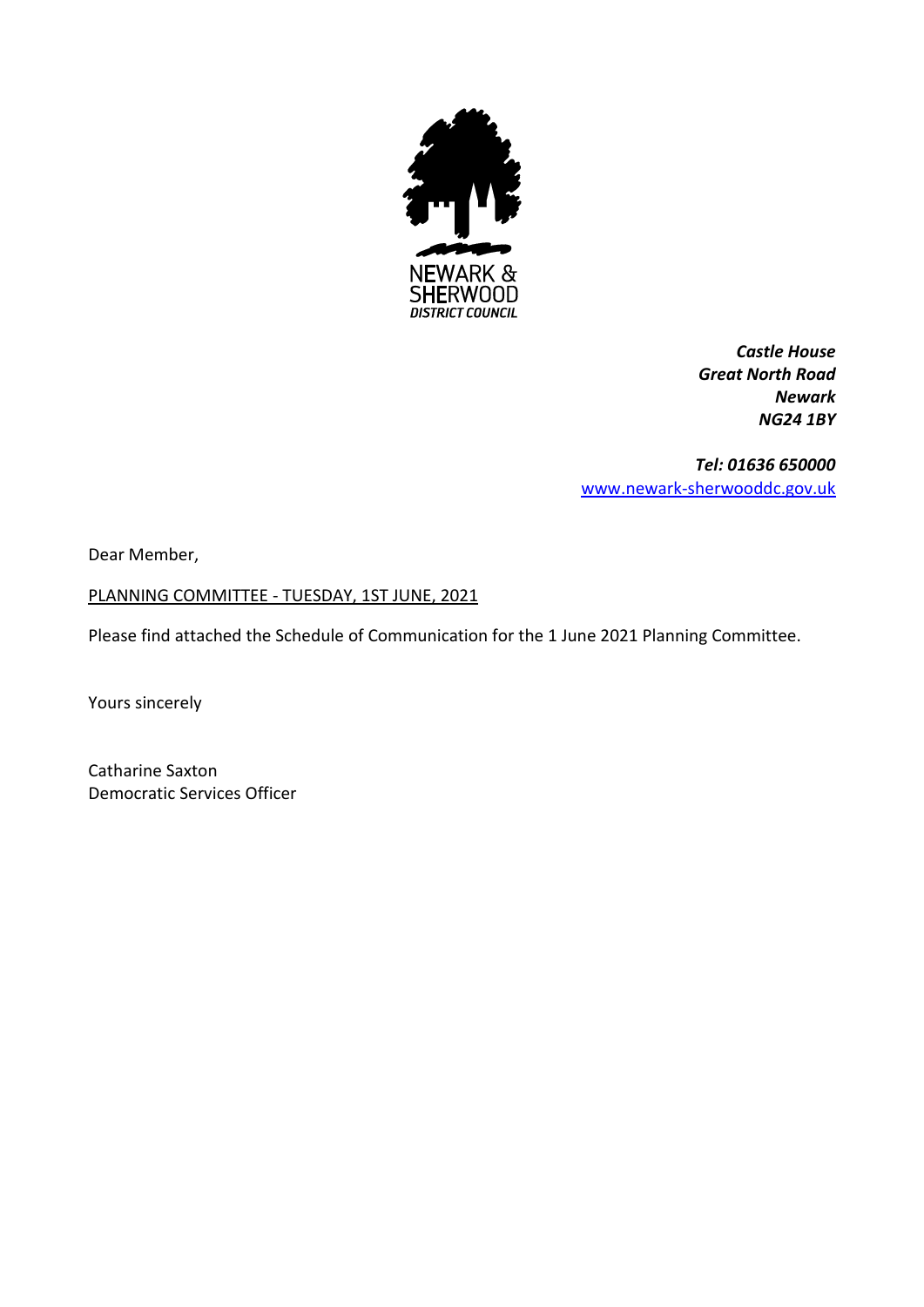| Item                                                | Correspondent                                                                            | <b>Date</b>    | <b>Points Raised (Summary)</b>                                                                                                                                                                                                                                                                                                                                                                    | <b>Officer's Response</b>                                                          |
|-----------------------------------------------------|------------------------------------------------------------------------------------------|----------------|---------------------------------------------------------------------------------------------------------------------------------------------------------------------------------------------------------------------------------------------------------------------------------------------------------------------------------------------------------------------------------------------------|------------------------------------------------------------------------------------|
| 5<br>293 Bowbridge<br>Road, Newark                  | Applicant/Agent's<br>Counsel                                                             | 26 May<br>2021 | Primacy of Section 38(6) of PCPA 2004 - determination should<br>be in accordance with development plan. All measures have<br>been undertaken to mitigate proposal. All (relevant)<br>consultees support the proposal raising no objection.                                                                                                                                                        | Noted.                                                                             |
| 20/00580/FULM                                       |                                                                                          |                | Appeal will advised to be made if refused with associated<br>costs application.                                                                                                                                                                                                                                                                                                                   |                                                                                    |
|                                                     |                                                                                          |                | Appendix 1 for full document.                                                                                                                                                                                                                                                                                                                                                                     |                                                                                    |
| 5<br>293 Bowbridge<br>Road, Newark<br>20/00580/FULM | Malcolm Lawer<br>Head of Strategic<br>Planning &<br>Geology - Central<br>Email submitted | 25 May<br>2021 | "This development is totally incompatible with the adjacent<br>industrial uses. I note the concerns raised by Brian Beddows<br>about noise and dust and can predict with some certainty that<br>if this development is permitted there will be complaints made<br>about the adjacent operations, which could impact the<br>viability of those businesses, including that undertaken by<br>Tarmac. | Noted, the comments do not alter<br>the assessment within the<br>Committee Report. |
|                                                     |                                                                                          |                | Simply because the site is allocated for housing, that does not<br>mean it should be given planning permission if it is not<br>compatible with existing neighbouring uses.                                                                                                                                                                                                                        |                                                                                    |
| $A$ genda Page 2                                    |                                                                                          |                | We maintain our objection to the proposal and request that it<br>is refused given the adverse impact it is likely to have on<br>adjacent uses."                                                                                                                                                                                                                                                   |                                                                                    |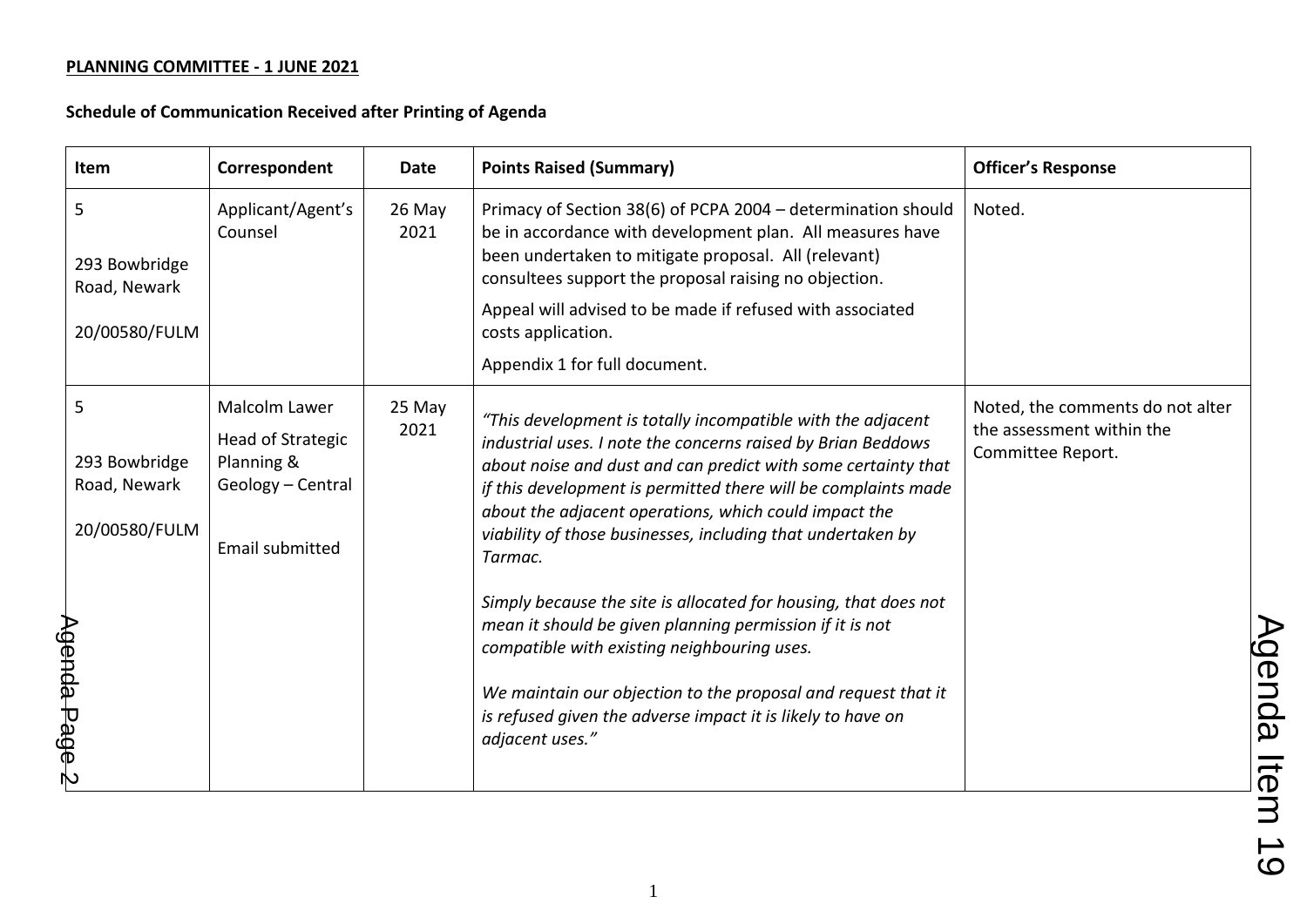| 5             | <b>NSDC Legal</b> | 28 May<br>2021 | Noted.<br>1. The Committee are legally obliged to make its decision<br>in accordance with the development plan unless there |
|---------------|-------------------|----------------|-----------------------------------------------------------------------------------------------------------------------------|
| 293 Bowbridge |                   |                | are material consideration that indicate otherwise. This                                                                    |
| Road, Newark  |                   |                | is clearly set out in section 70(2) and section 38 of the                                                                   |
|               |                   |                | Town and Country Planning Act.                                                                                              |
| 20/00580/FULM |                   |                | 2. The development plan allocates the Site for housing                                                                      |
|               |                   |                | and if members wish to refuse this application,                                                                             |
|               |                   |                | members will need to provide clear and convincing                                                                           |
|               |                   |                | reasons as to there should be a departure from the                                                                          |
|               |                   |                | Development Plan. Of fundamental importance is that                                                                         |
|               |                   |                | there is nothing within the specific development plan                                                                       |
|               |                   |                | policy that requires the industrial uses to cease for the                                                                   |
|               |                   |                | site to come forward for residential development.                                                                           |
|               |                   |                | 3. As the site is designated for housing development any                                                                    |
|               |                   |                | reason for refusal must set out why the steps put                                                                           |
|               |                   |                | forward by the developer are not suitable and sufficient                                                                    |
|               |                   |                | to mitigate the impacts of noise and dust from the                                                                          |
|               |                   |                | adjacent industrial sites on the dwellings. Technical                                                                       |
|               |                   |                | evidence will be required to support this point. By law,                                                                    |
|               |                   |                | any reason for refusal must be clear, precise and full:                                                                     |
|               |                   |                | Article 35(1)(b) of the Town and Country Planning                                                                           |
|               |                   |                | (Development Management Procedure) (England)                                                                                |
|               |                   |                | Order 2015 .Failure to produce evidence to                                                                                  |
|               |                   |                | substantiate each reason for refusal on appeal is a                                                                         |
|               |                   |                | grounds for a costs application.                                                                                            |
|               |                   |                | 4. Failure to provide a clear and precise reason for refusal                                                                |
| Agenda Page 3 |                   |                | will make it extremely difficult to articulate the                                                                          |
|               |                   |                | council's arguments at appeal. Simply to say that the                                                                       |
|               |                   |                | allocation of the site for housing in the Development                                                                       |
|               |                   |                | Plan was a mistake is not a sufficient ground to refuse                                                                     |
|               |                   |                | the application given the scrutiny of the Development                                                                       |
|               |                   |                | Plan process prior to the Plan being adopted.                                                                               |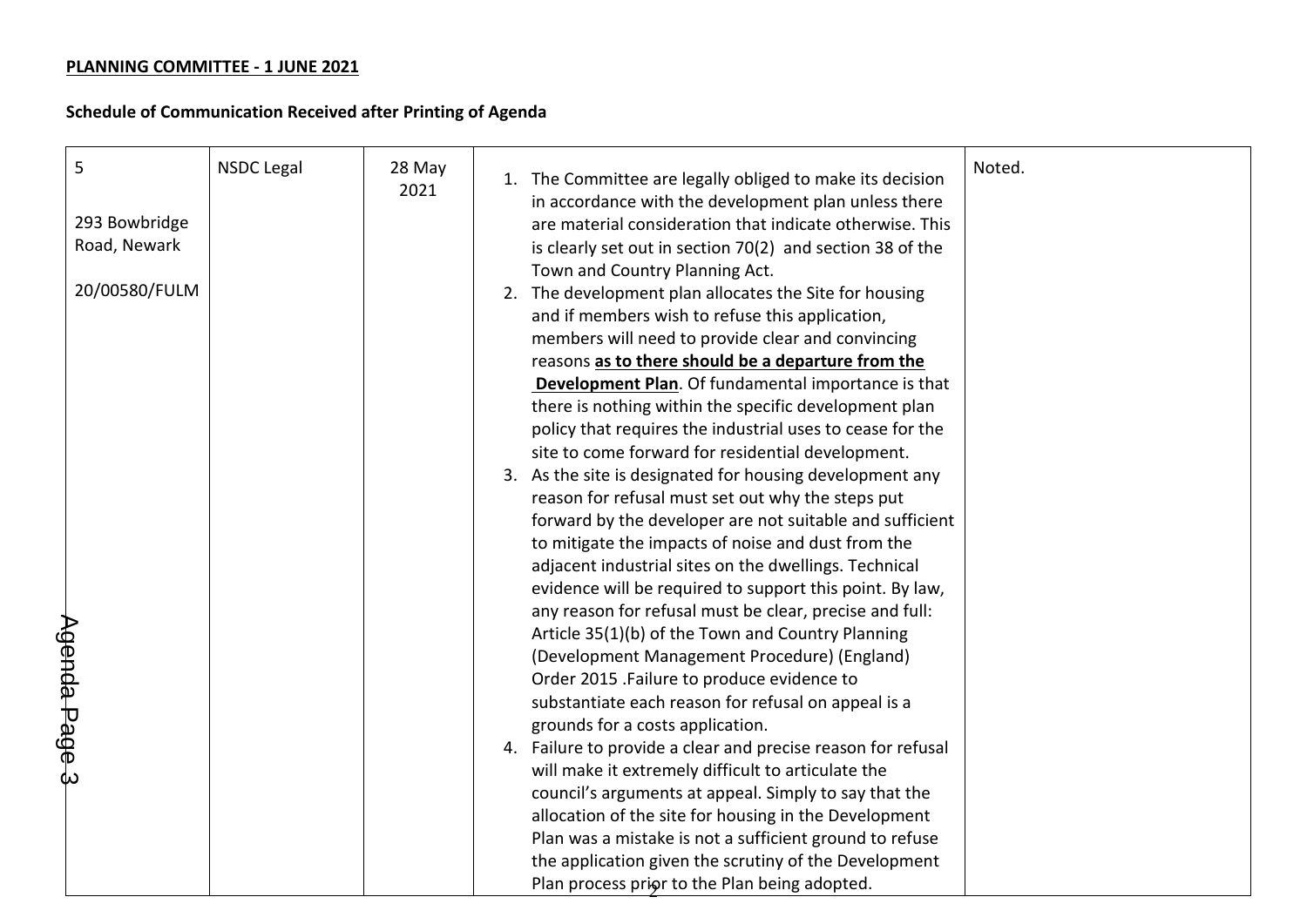|             |                             |                 |            | 5. Should the committee refuse this application it has to<br>be mindful as to who will present evidence at the<br>Inquiry to support any reason for refusal as your<br>officers have made it clear that in the planning balance,<br>mitigation measures make the development acceptable<br>in planning terms. |                                                                                                                                               |
|-------------|-----------------------------|-----------------|------------|---------------------------------------------------------------------------------------------------------------------------------------------------------------------------------------------------------------------------------------------------------------------------------------------------------------|-----------------------------------------------------------------------------------------------------------------------------------------------|
|             | $\overline{7}$              | Agent/Applicant | 21.05.2021 | Minor amendment to the proposed site plan to extend the<br>footpath proposed to the north of Plot 1 to meet the western                                                                                                                                                                                       | Noted – the change is minor and<br>does not alter the assessment                                                                              |
|             | 21/00535/FUL                |                 |            | boundary.                                                                                                                                                                                                                                                                                                     | within the committee report.<br>Condition 2 to be amended to                                                                                  |
|             | Coghill Court,<br>Southwell |                 |            |                                                                                                                                                                                                                                                                                                               | change the plan reference to read:                                                                                                            |
|             |                             |                 |            |                                                                                                                                                                                                                                                                                                               | 02                                                                                                                                            |
|             |                             |                 |            |                                                                                                                                                                                                                                                                                                               | The development hereby permitted<br>shall not be carried out except in<br>complete accordance with the<br>following approved plan references: |
|             |                             |                 |            |                                                                                                                                                                                                                                                                                                               | Site Location Plan - Ref. 00001<br>Rev. P01                                                                                                   |
|             |                             |                 |            |                                                                                                                                                                                                                                                                                                               | Revised Proposed Site Plan - Ref.<br>00002 Rev. P04                                                                                           |
| Agenda Page |                             |                 |            |                                                                                                                                                                                                                                                                                                               | Ground Floor Plan - Ref. 00004 Rev<br>P01                                                                                                     |
|             |                             |                 |            |                                                                                                                                                                                                                                                                                                               | Elevations - Ref. 00005 P01                                                                                                                   |
| 4           |                             |                 |            |                                                                                                                                                                                                                                                                                                               | Reason: So as to define this<br>permission.                                                                                                   |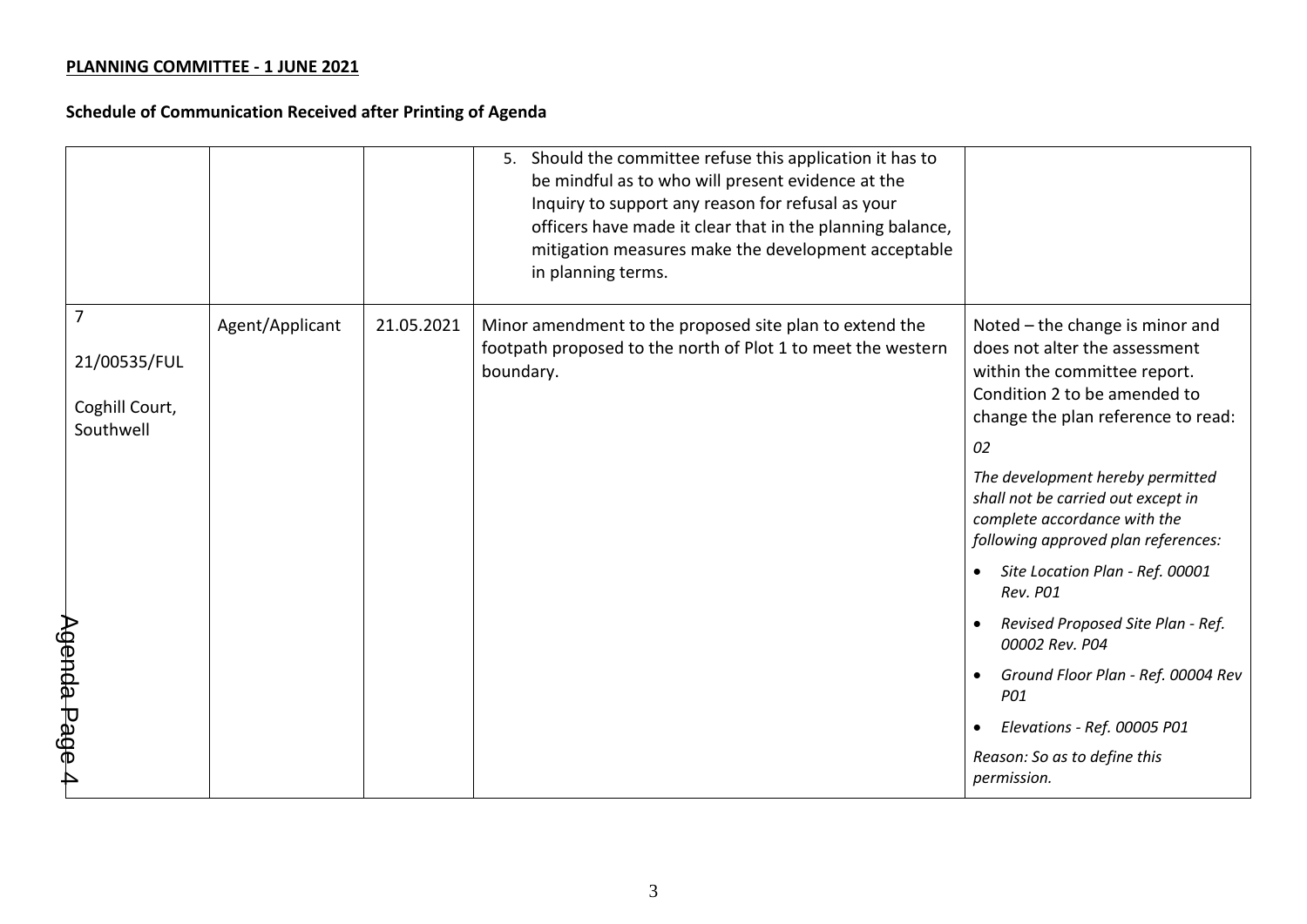| 21/00535/FUL<br>Coghill Court,<br>Southwell | <b>Rights of Way</b><br>Officer | 24.05.2021 | No objection – subject to an informative note to the applicant.<br>"Comments from Rights of Way: Public Footpath (Southwell<br>Footpath No. 26) passes adjacent to the proposed development site<br>alongside the western boundary. The Public Footpath starts at<br>Westgate heading south to cross Potwell Dyke and then continues<br>south to meet Halloughton Road.                                                                                                                        | Noted, the comments do not alter<br>the assessment within the<br>Committee Report. Informative<br>note to be added as requested. |
|---------------------------------------------|---------------------------------|------------|------------------------------------------------------------------------------------------------------------------------------------------------------------------------------------------------------------------------------------------------------------------------------------------------------------------------------------------------------------------------------------------------------------------------------------------------------------------------------------------------|----------------------------------------------------------------------------------------------------------------------------------|
|                                             |                                 |            | The footpath should remain open, unobstructed and be kept on its<br>legal alignment at all times. Vehicles should not be parked on the<br>footpath or materials unloaded or stored on the footpath so as to<br>obstruct the path.                                                                                                                                                                                                                                                              |                                                                                                                                  |
|                                             |                                 |            | There should be no disturbance to the surface of the footpath<br>without prior authorisation the Rights of Way team.                                                                                                                                                                                                                                                                                                                                                                           |                                                                                                                                  |
|                                             |                                 |            | The safety of the public using the path should be observed at all<br>times. A Temporary Closure of the Footpath may be granted to<br>facilitate public safety during the construction phase subject to<br>certain conditions. Further information and costs may be obtained<br>by contacting the Rights of Way section. The applicant should be<br>made aware that at least 5 weeks' notice is required to process the<br>closure and an alternative route on should be provided if possible." |                                                                                                                                  |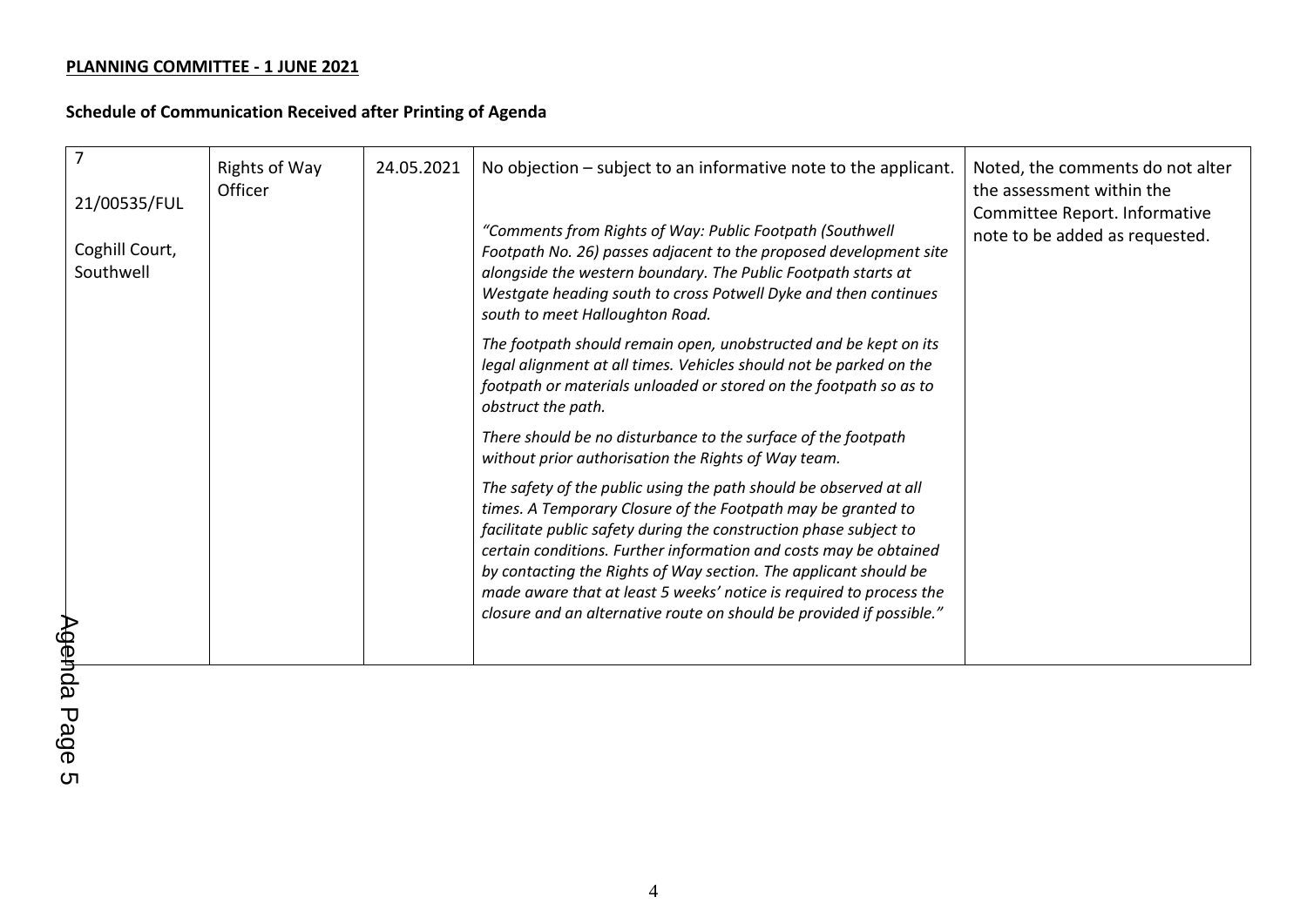| 8                                                                |          |            | Item withdrawn from agenda                                                                                                    |                                                                          |
|------------------------------------------------------------------|----------|------------|-------------------------------------------------------------------------------------------------------------------------------|--------------------------------------------------------------------------|
| Staunton                                                         |          |            |                                                                                                                               |                                                                          |
| Industrial<br>Estate,                                            |          |            |                                                                                                                               |                                                                          |
| Alverton Road,                                                   |          |            |                                                                                                                               |                                                                          |
| Staunton in the                                                  |          |            |                                                                                                                               |                                                                          |
| Vale                                                             |          |            |                                                                                                                               |                                                                          |
| 21/00295/FULM                                                    |          |            |                                                                                                                               |                                                                          |
| 9                                                                | Resident | 25.05.2021 | There is a flagrant disregard to any planning rules, with the<br>entrance and hardstanding carried out before the application | Noted. Once the planning<br>permission is issued, any breach of          |
| 20/01405/FUL                                                     |          |            | had been heard and there are now more than 2 caravans on<br>the site along with other vehicles.                               | the permission or condition would<br>be open to enforcement action.      |
| Main Street,                                                     |          |            |                                                                                                                               |                                                                          |
| Balderton                                                        |          |            |                                                                                                                               |                                                                          |
| 9                                                                | Resident | 25.05.2021 | The local planning authority granted planning permission for a                                                                | Noted. Once the planning                                                 |
| 20/01405/FUL                                                     |          |            | specified period only because the Council could find and<br>consider a better site, so there is no reason to approve any      | permission is issued, any breach of<br>the permission or condition would |
|                                                                  |          |            | further changes. Where will this stop, there are already 6                                                                    | be open to enforcement action.                                           |
| Main Street,                                                     |          |            | caravans on this site and an increase in vehicles leaving the                                                                 | The Highway Authority are                                                |
|                                                                  |          |            | site onto a blind bend and a permanent wall erected.                                                                          | investigating taking action as the                                       |
|                                                                  |          |            |                                                                                                                               | wall erected is on highway land.                                         |
| Examples<br>Balderton<br>Balderton<br>Balderton<br>P20/01405/FUL | Resident | 25.05.2021 | The group of travellers who have put in the application have                                                                  | Noted. The planning application,                                         |
|                                                                  |          |            | moved on and made the opening and surrounding land theirs.                                                                    | as submitted, needs to be assessed                                       |
|                                                                  |          |            | They have at least 5 caravans on the site and put up fencing                                                                  | on its own merits. In terms of                                           |
|                                                                  |          |            | and a huge brick wall, so they are not going anywhere fast.                                                                   | enforcement action, once the                                             |
| Main Street,                                                     |          |            |                                                                                                                               | planning permission is issued                                            |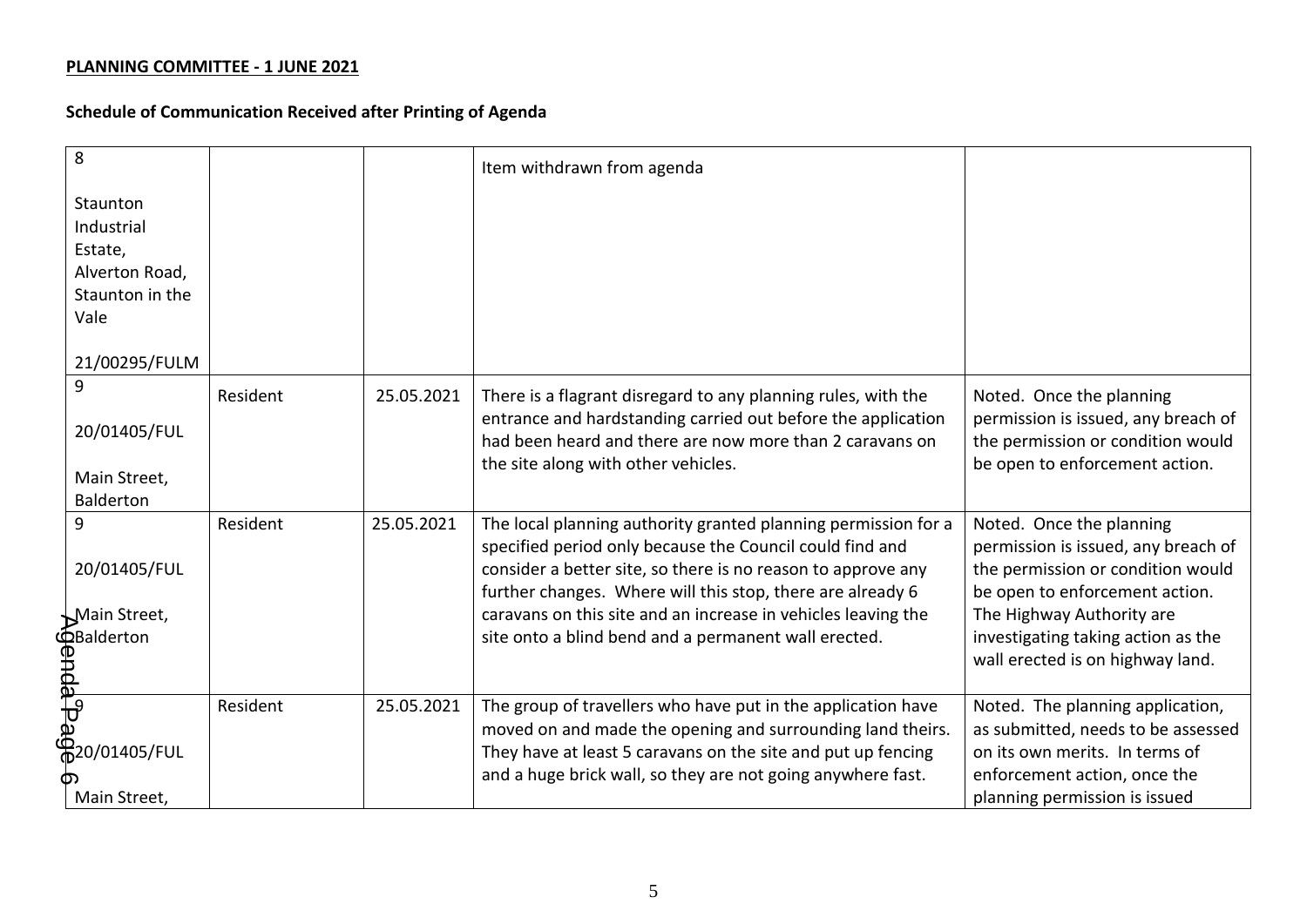| <b>Balderton</b>                                                                          |           |            |                                                                                                                                                                                                                                                                                                                                                                                                                                            | (subject to this being the case), any<br>breach of the permission or<br>condition would be open to<br>enforcement action. The Highway<br>Authority are investigating taking<br>action as the wall erected is on<br>highway land. |
|-------------------------------------------------------------------------------------------|-----------|------------|--------------------------------------------------------------------------------------------------------------------------------------------------------------------------------------------------------------------------------------------------------------------------------------------------------------------------------------------------------------------------------------------------------------------------------------------|----------------------------------------------------------------------------------------------------------------------------------------------------------------------------------------------------------------------------------|
| 9<br>20/01405/FUL<br>Main Street,<br><b>Balderton</b>                                     | Resident  | 26.05.2021 | There are several caravans on the site so fire risk of so many<br>caravans in close proximity is higher and children are living on<br>the site. The Council should extend Tolney Lane where the<br>children would be away from a main road and caravans are<br>positioned further apart. Nothing is done when planning<br>permissions/conditions are ignored.                                                                              | Noted. Once the planning<br>permission is issued (subject to this<br>being the case), any breach of the<br>permission or condition would be<br>open to enforcement action.                                                       |
| 9<br>20/01405/FUL<br>Main Street,<br>Balderton                                            | Resident  | 28.05.2021 | Concerned that given the digging up of the site and<br>construction of walls etc shows that this is not a temporary<br>site. I don't own a computer or get You Tube, web sites etc so<br>there is no consideration for people such as myself regarding<br>communication and I live near this site.                                                                                                                                         | Noted. The Highway Authority are<br>investigating taking action as the<br>wall erected is on highway land.                                                                                                                       |
| <b>ED-1998</b><br>BB9<br><b>DP</b> 0/01405/FUL<br>മ<br><b>A</b> Main Street,<br>Balderton | Anonymous | 28.05.2021 | Cannot see how you can say no after 3 years. Clearly local<br>neighbourhood view are not taken into account. This was<br>given for one family and two caravans. There are at least 5<br>caravans on site at the time of writing, despite many<br>comments made about the land being set up for 6 caravans,<br>Something needs to be done. If one family had lived there as<br>agreed I think most neighbours would have accepted it. Rules | Noted. Once the planning<br>permission is issued (subject to this<br>being the case), any breach of the<br>permission or condition would be<br>open to enforcement action.                                                       |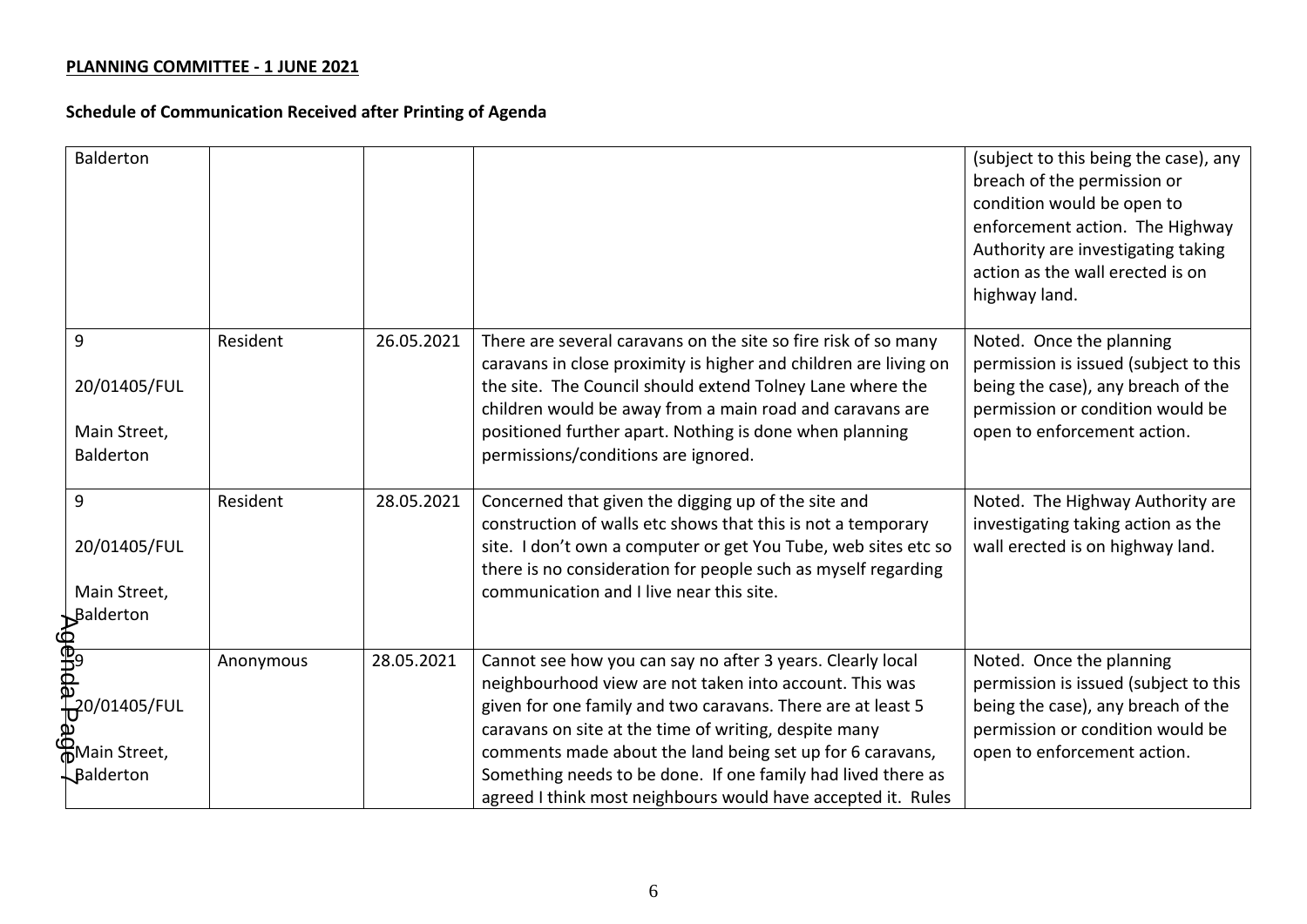|                                                  |           |            | are being flouted and no action appears to have been taken.<br>Please take responsibility and sort this matter out.                                                                                                                                                                                                                                                                                                                                                                                                   |                                                                                                                                |
|--------------------------------------------------|-----------|------------|-----------------------------------------------------------------------------------------------------------------------------------------------------------------------------------------------------------------------------------------------------------------------------------------------------------------------------------------------------------------------------------------------------------------------------------------------------------------------------------------------------------------------|--------------------------------------------------------------------------------------------------------------------------------|
| 9                                                | Applicant | 29.05.2021 | In response to the current situation and neighbour's concerns,<br>I would like to raise further information.                                                                                                                                                                                                                                                                                                                                                                                                          | The contents of the applicant's<br>letter is noted.                                                                            |
| 20/01405/FUL<br>Main Street,<br><b>Balderton</b> |           |            | I have been living on the site for the past 12 months and<br>getting settled in with my family and the local community<br>without problems and the children attending school.                                                                                                                                                                                                                                                                                                                                         | The officer's previous report and<br>recommendation remain before<br>Members for consideration.                                |
|                                                  |           |            | I have seen that neighbours are concerned regarding other<br>caravans on the site.                                                                                                                                                                                                                                                                                                                                                                                                                                    | The applicant has been advised to<br>contact the Police concerning the<br>unauthorised occupation of the                       |
|                                                  |           |            | I have not authorised these to be there and I am seeking help<br>to remove the caravans as these have nothing to do with me.                                                                                                                                                                                                                                                                                                                                                                                          | site by unknown third parties.                                                                                                 |
|                                                  |           |            | I went away for the weekend and the caravans were there<br>when I came back. I have asked them to leave on several<br>occasions. I have contacted the Council for help and have had<br>no response so the neighbour's concerns are also my<br>concerns.                                                                                                                                                                                                                                                               | Any potential enforcement action<br>would take all circumstances into<br>consideration within the<br>assessment of expediency. |
| Agenda Page 8                                    |           |            | At present you are only granting a 3 year permission which is<br>obviously no good to me, my family or the site. By granting<br>me a permanent permission will enable me to plan the site,<br>provide the necessary that you are asking for and to secure<br>the site to prevent further caravans arriving. On a temporary<br>permission I would not be able to secure the funding that is<br>needed to correct everything that you have asked for as no<br>bank would give funding on a 3 year temporary permission. |                                                                                                                                |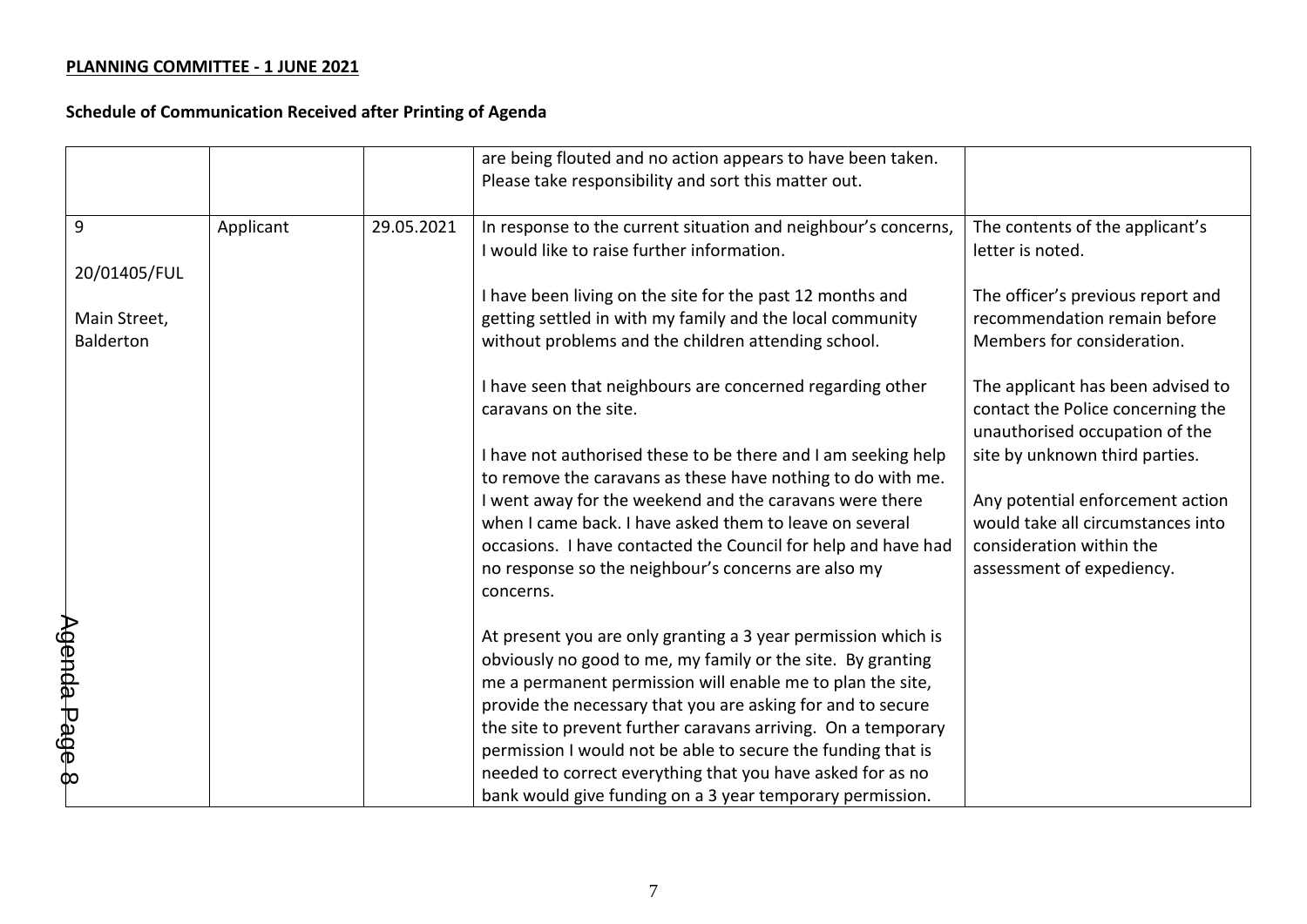|                                    |          |            | am wanting the best for myself, my family and my future and<br>the local community and I feel by giving a permanent<br>permission that was granted for 6 apartments on this site<br>would enable me to put security in place for all concerned.<br>Concerning the noise issue, I am a traveller and have lived all<br>my life in caravans. As the permission is only for me and my<br>family, the concerns should be with us and we are happy with<br>it and it does not affect us whatsoever, which is why we<br>applied for permission on this site in the first place.<br>I am anxious for my future and my family and want to make<br>the site safe for me and the concerned community. If I don't<br>get a permanent permission, to make the site safe, if I went<br>away for another weekend how do I or you know there won't<br>be even more caravans arriving further upsetting the<br>neighbours, myself and the local community. I want the<br>opportunity to make good of everything and meet your<br>requests but without funding and the support of the Council, I<br>would be unable to do so. |                                                                                                                                                                            |
|------------------------------------|----------|------------|--------------------------------------------------------------------------------------------------------------------------------------------------------------------------------------------------------------------------------------------------------------------------------------------------------------------------------------------------------------------------------------------------------------------------------------------------------------------------------------------------------------------------------------------------------------------------------------------------------------------------------------------------------------------------------------------------------------------------------------------------------------------------------------------------------------------------------------------------------------------------------------------------------------------------------------------------------------------------------------------------------------------------------------------------------------------------------------------------------------|----------------------------------------------------------------------------------------------------------------------------------------------------------------------------|
| <b>A</b> Main Street,<br>Balderton | Resident | 01.06.2021 | A temporary permission has been given for 3 years for a static<br>caravan and motorised home and two parking spaces to be<br>placed there. There are now several caravans on the site, well<br>in excess of those allowed. The applicant takes no account of<br>planning as he created the hardstanding and entrance before<br>any permission was granted. In Bolton a million pound                                                                                                                                                                                                                                                                                                                                                                                                                                                                                                                                                                                                                                                                                                                         | Noted. Once the planning<br>permission is issued (subject to this<br>being the case), any breach of the<br>permission or condition would be<br>open to enforcement action. |
|                                    |          |            | mansion had to be pulled down because it was a third bigger                                                                                                                                                                                                                                                                                                                                                                                                                                                                                                                                                                                                                                                                                                                                                                                                                                                                                                                                                                                                                                                  |                                                                                                                                                                            |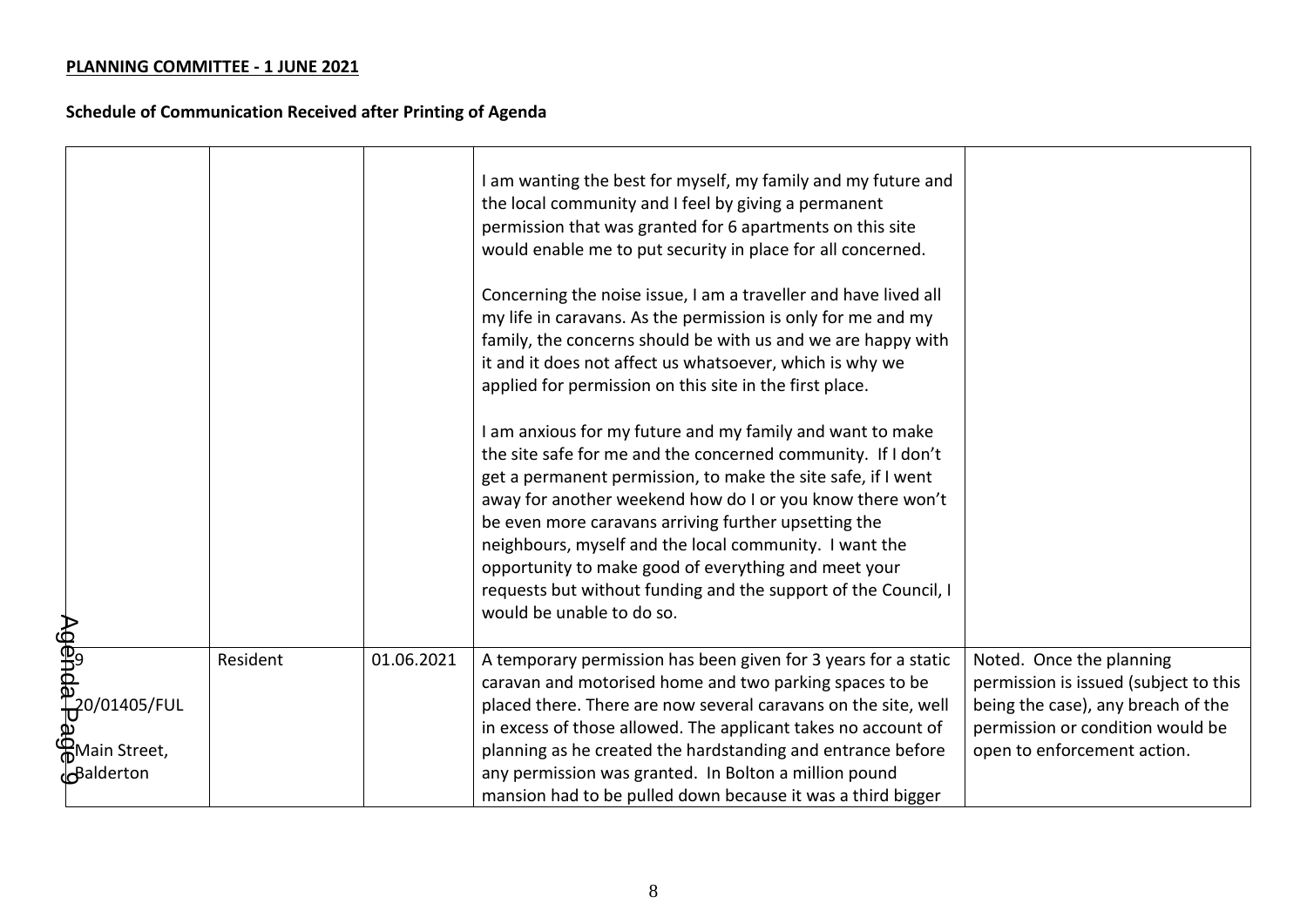|              |          |            | than agreed in a planning application. I hope unauthorised<br>works will be enforced as soon as possible on this application. |                                                                         |
|--------------|----------|------------|-------------------------------------------------------------------------------------------------------------------------------|-------------------------------------------------------------------------|
|              | Resident | 29.05.2021 | Please consider the number of caravans allowed to be sited.                                                                   | Noted. The officer report                                               |
|              |          |            | Since the residents first arrived there has been 2 or 3 caravans                                                              | recommends a condition                                                  |
| 20/01405/FUL |          |            | for the majority of the time but more recently more and more<br>have arrived and there is now approx 10 which is a lot for a  | restricting the number of caravans<br>on the site to be limited to only |
| Main Street, |          |            | small area of land. Also empty gas bottles keep being left out                                                                | two at any one time.                                                    |
| Balderton    |          |            | on the side of the adjacent road which is unsightly.                                                                          |                                                                         |
|              |          |            |                                                                                                                               |                                                                         |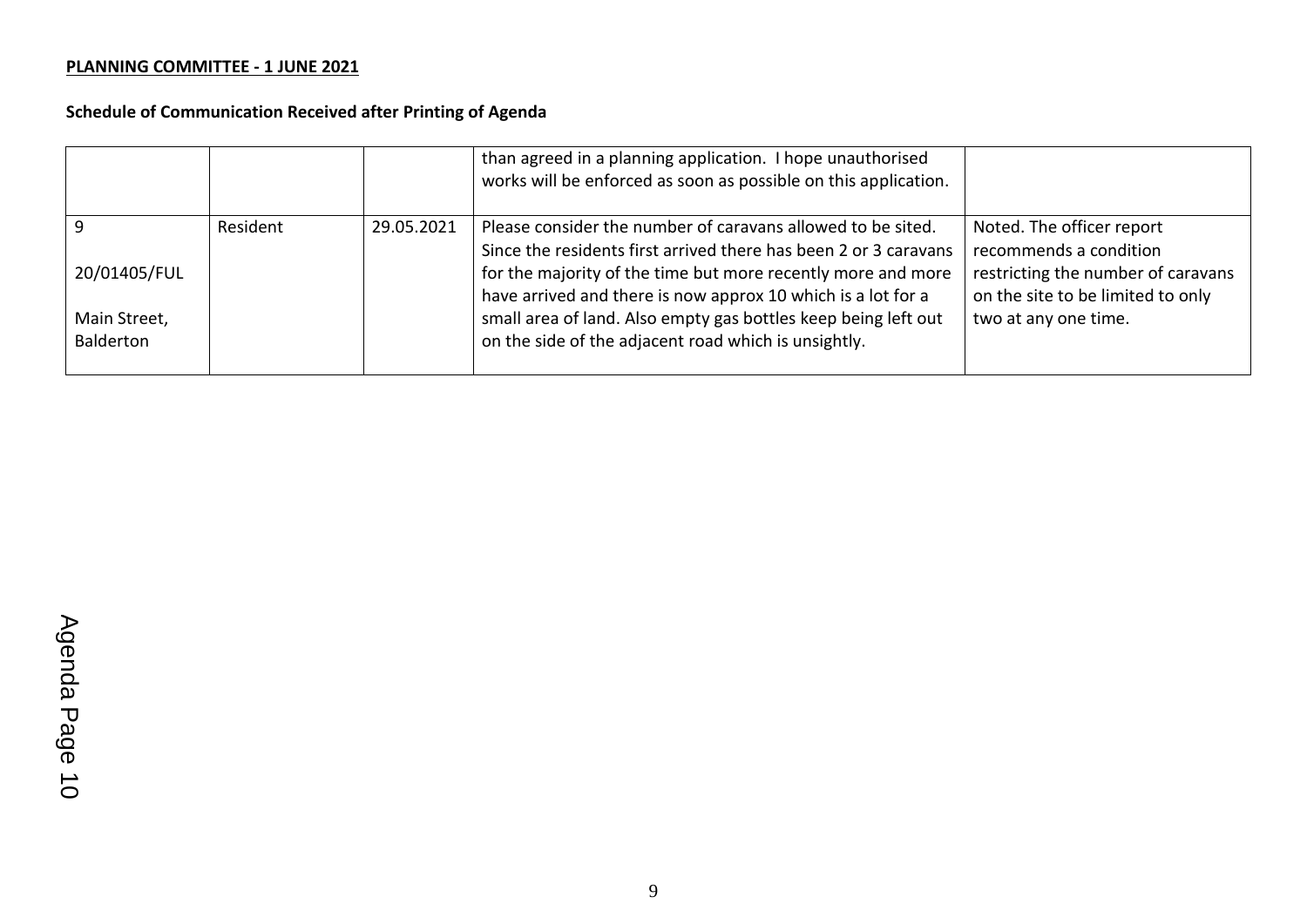### **RE: PROPOSALS FOR RESIDENTIAL DEVELOPMENT AT**

#### **293 BOWBRIDGE ROAD, NEWARK ON TRENT**

**\_\_\_\_\_\_\_\_\_\_\_\_\_\_\_\_\_\_\_\_\_\_\_\_**

### **OPINION**

**\_\_\_\_\_\_\_\_\_\_\_\_\_\_\_\_\_\_\_\_\_\_\_\_**

#### **Introduction and Scope**

- 1. I am instructed in this matter by Matthew Williams of Williams Gallagher in respect of planning application Ref: 20/0050/FULM for the erection of 87 affordable dwellings ("**the proposals**") at 293 Bowridge Road, Neward On Trent ("**the site**"). The application for the proposals was submitted to Newark and Sherwood District Council ("**the Council**") and registered on 21 May 2020. The proposals went before the Council's Planning Committee on 27 April 2021 and were deferred for a site visit and for a further response from the Council's Environmental Health Officer.
- 2. The purpose of this Opinion is to provide advice on the Council's consideration of the proposals to date, the planning policy context for the delivery of the proposals, the strategy for an appeal if the Council refuses to grant planning permission, and any recourse the applicant might have in respect of costs.

#### **Background**

3. As set out in the Officer's Report to Committee ("**the Committee Report**"), the site is an L-shaped plot of land approximately 2.5 hectares in extent. The site is to the east of Bowbridge Road within the Newark Urban Area. The site is defined by the Proposals Map in the Allocations and Development Management DPD ("**the ADMP**") as being allocated for housing. The reference for the site in the ADMP is Policy NUA/Ho/8, which allocates the site for around 66 dwellings, albeit that was in the context of an extant permission for a nursing home which has now lapsed.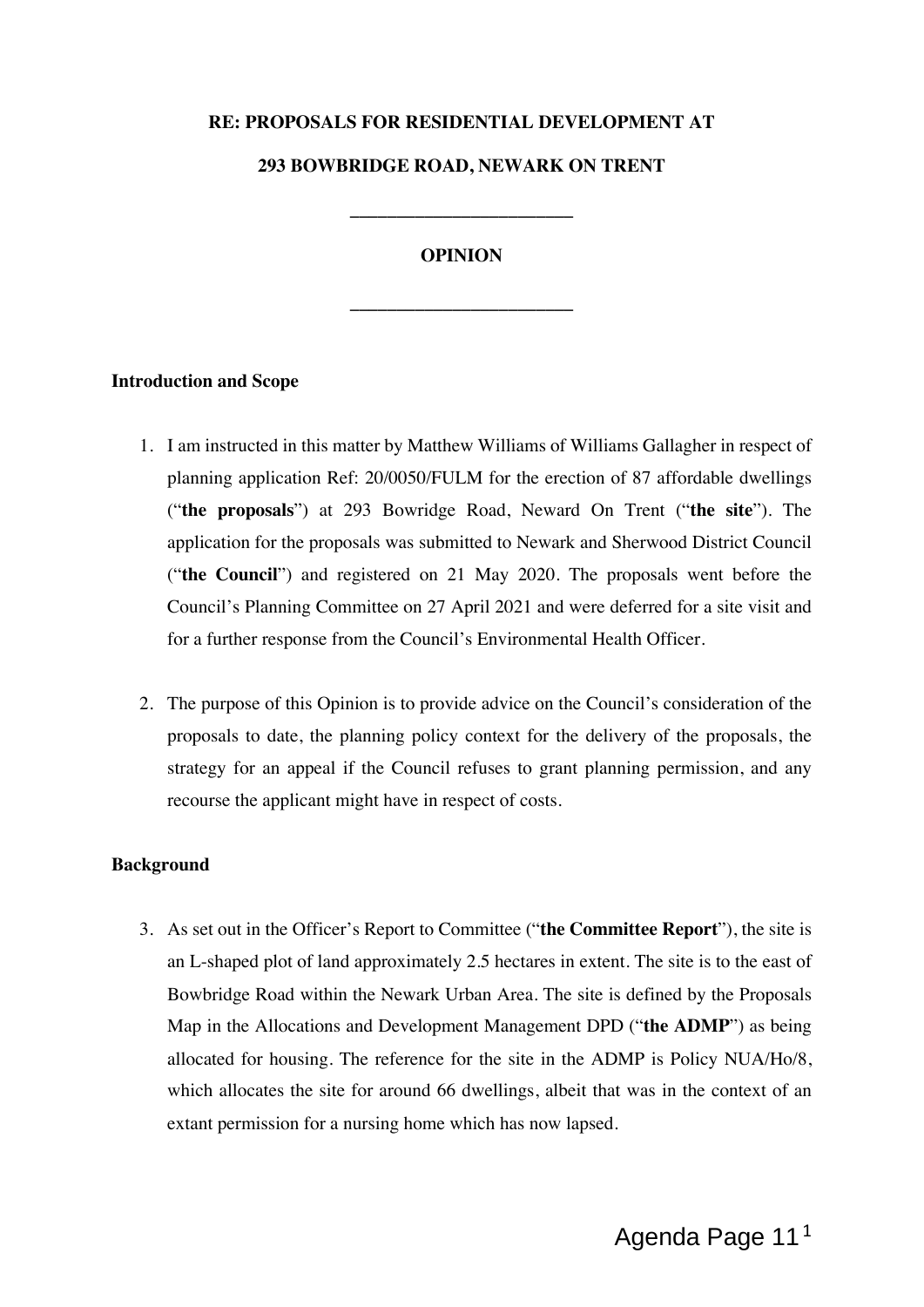- 4. That allocation is of fundamental importance to this matter. It is part of the adopted development plan, and as such, there is a presumption in favour of developing the site; see *City of Edinburgh Council v Secretary of State for Scotland* [1997] 1 W.L.R. 1447 (at p.1449H). Determinations are to be made in accordance with the development plan unless material considerations indicate otherwise. I understand that the site was surrounded by industrial uses at the time it was allocated, and that the position has not changed since the ADMP was adopted. The policy does not require the cessation of industrial uses for the allocation to come forward. Development of the application site is therefore acceptable in principle, and that is an important material consideration in favour of the grant of planning permission.
- 5. The proposals have been promoted in that context and are for a 100% affordable scheme. Given the national housing and affordability crisis, such schemes are often viewed favourably by local planning authorities, because they meet a very specific and pressing need.
- 6. The Officer considering the scheme concluded the following:
	- a. Notwithstanding the absence of 4 bed units, the proposals provide a meaningful variety of house types and sizes.
	- b. The 14 different house types now proposed would allow the site to be visually attractive albeit readily interpreted as a modern housing development in its own right, and the proposal is considered to meet the design aspirations of Core Policy 9 and Policy DM5.
	- c. The Officer noted that the biggest constraint on site was posed by neighbouring industrial uses. The Officer notes that the Applicant had made significant intervention to ensure that those issues could be mitigated, and concluded in the overall planning balance as follows:

*"Even with mitigation, there is an ongoing potential for incidental noise intrusion from neighbouring land uses…. However, the above must be balanced against the benefits of the scheme which include the delivery of a wholly affordable scheme operated by NCHA. Moreover, the applicant has accepted*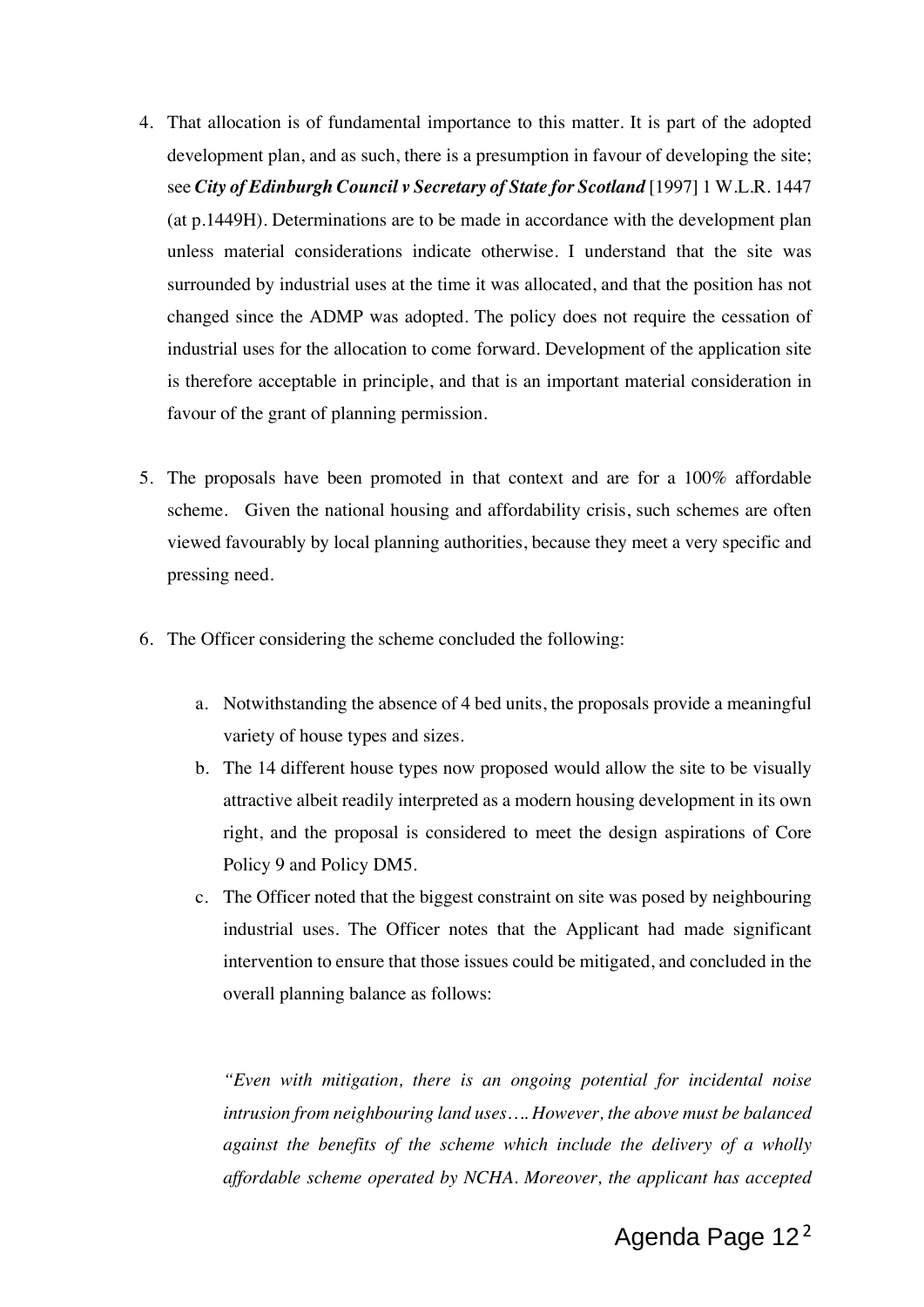*developer contributions to be made towards community facilities; health; libraries and transport as well as providing a meaningful area of on site open space. Officers consider that the proposal is therefore policy compliant in respect to contributions."*

- d. There were no objections from the tree officer, and site contamination could be dealt with by condition.
- e. In respect of highways, there was no objection from NCC Highways following detailed consultation.
- f. The Archaeological Advisor confirmed that the remaining trenching and any further mitigation work (if required) can be controlled by condition if permission were to be forthcoming.
- g. Subject to the imposition of appropriate conditions there was no objection on flood risk and drainage; and
- h. Ecological mitigation measures would also be secured by condition.
- 7. As set out above, the application was deferred for further consideration of noise and dust impacts with Environmental Health, which has now taken place.
- 8. I have now had sight of the latest Officer Report for the 1 June 2021 Planning Committee. The recommendation remains to approve and includes comments from Environmental Health Officers following the previous Committee meeting, and Officers in Planning Policy. Both responses make clear that there can be no defensible objection to the proposals, that there would be no robust grounds to refuse the application, and that the Applicant has done all that can be expected in terms of securing mitigation. There is no objection to the scheme in respect of noise, dust, or any other matter.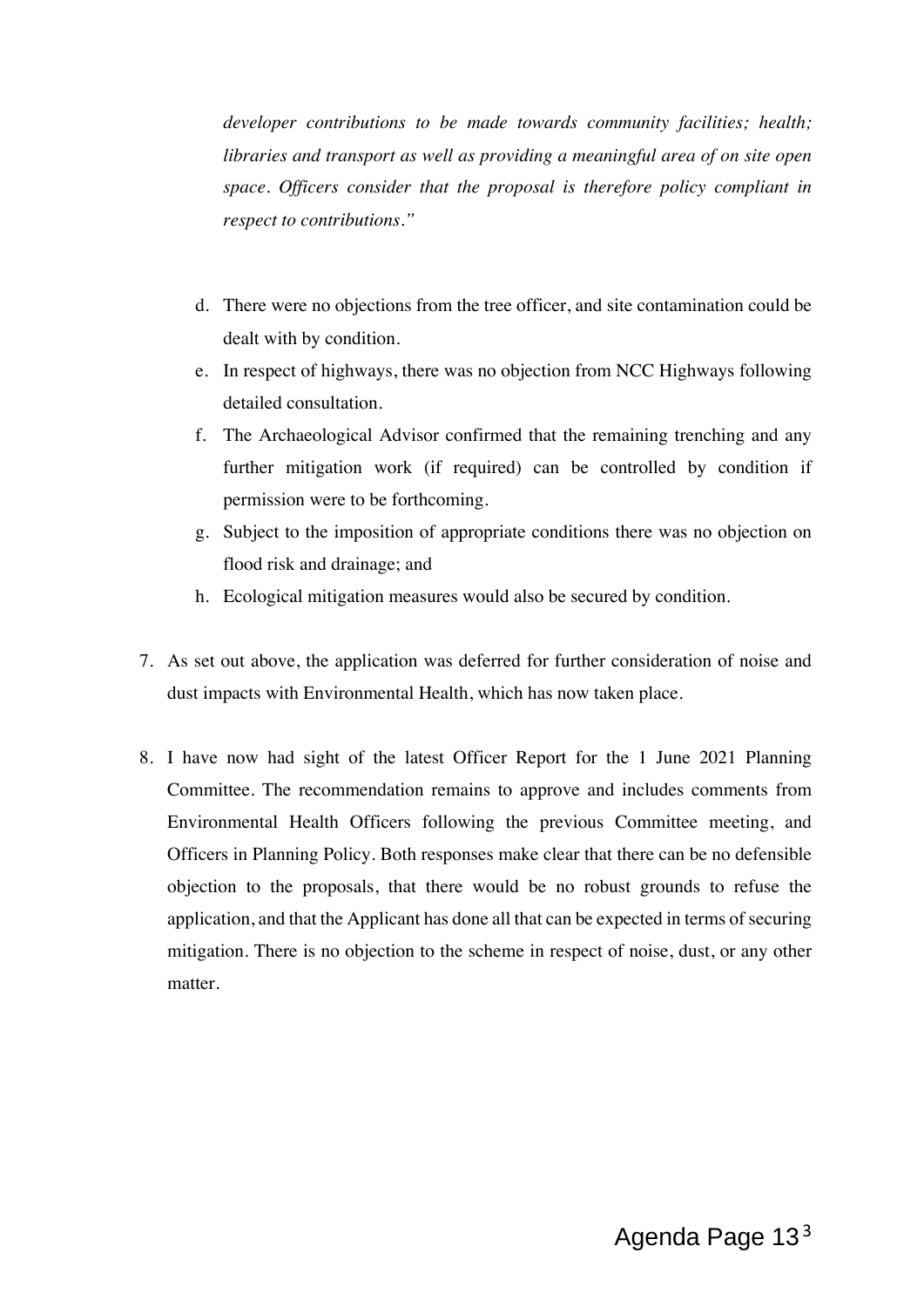#### **Opinion**

- 9. As set out above the fact that the site is allocated is of fundamental importance in the determination of the application which has now been recommended for approval **twice**. There is a presumption in favour of the development of the site, which is acceptable in principle, having been through examination as part of the development plan process. In order for the Council to reasonably refuse permission, material considerations would have to be of such weight and significance to outweigh that presumption.
- 10. Members have expressed concerns about the nearby industrial uses, but these have been considered and assessed as part of the scheme, and mitigation has been put in place. The scheme is supported by Planning Officers, Environmental Health Officers, and Planning Policy Officers, and that support has been reiterated again in the latest Report to Committee. There is nothing within the specific development plan policy that requires the industrial uses to cease for the site to come forward for residential development. I also note that there are existing dwellings also in close proximity to those industrial uses.
- 11. It is also an important material consideration that nearby uses that have the potential to cause dust (Tarmac and Centrum) are controlled by way of environmental permit, and strict requirements to control dust going beyond their boundaries. The NPPF at paragraph 183 makes clear that:

*"The focus of planning policies and decisions should be on whether proposed development is an acceptable use of land, rather than the control of processes or emissions (where these are subject to separate pollution control regimes). Planning decisions should assume that these regimes will operate effectively…."*

12. Accordingly, the Council can and should rely on those permits to work effectively. That is not to say that the site can be delivered without any impacts at all. Most development sites will give rise to adverse effects, but that is not the test. Section 38(6) of the Planning and Compulsory Purchase Act 2004 requires that determinations are made in accordance with the development plan unless material considerations indicate otherwise. The Officers' firm conclusions in this matter are that the material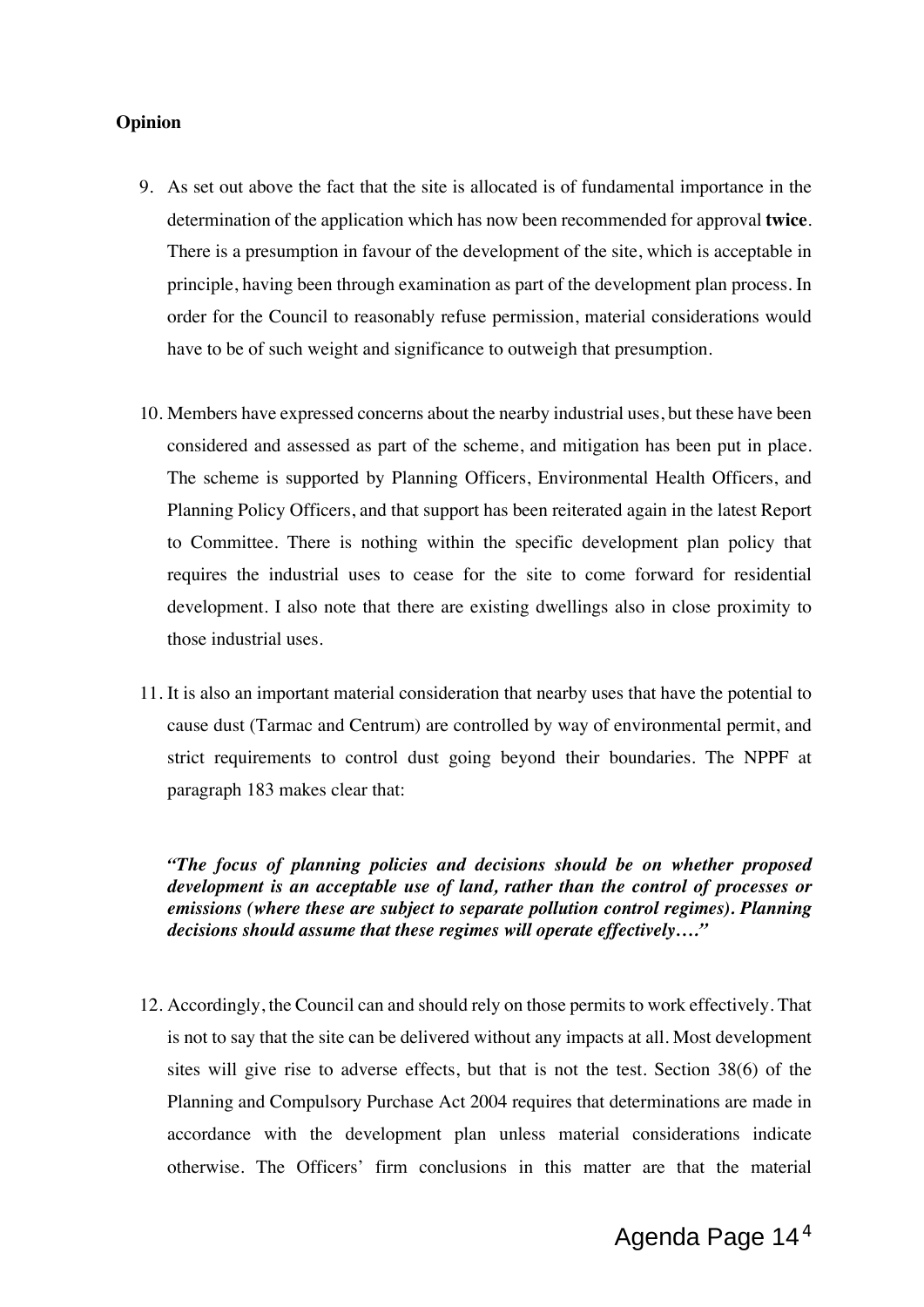considerations arising here do not indicate a departure from the development plan in this case. The planning balance has been carried out, and Members have been advised that there are no defensible reasons for refusal.

- 13. On that basis, and if the scheme was refused, I would recommend those instructing appeal the Council's decision. There may also be merit in submitting a costs application for the award of costs on a full substantive basis. The aim of the costs regime (in part) as set out in the Planning Practice Guidance ("**PPG**"), is to "*encourage local planning authorities to properly exercise their development management responsibilities, to rely only on reasons for refusal which stand up to scrutiny on the planning merits of the case, not to add to development costs through avoidable delay."*
- 14. Given that the only expert and technical evidence and opinion before the Council indicates that the impacts of the scheme are acceptable and that the scheme is in accordance with the development plan, the basis of the application (also in accordance with the PPG) would be that the Council has prevented or delayed development which should clearly be permitted, having regard to its accordance with the development plan, national policy and any other material considerations.

#### **Conclusion**

15. I trust that covers the matters on which I was asked to advise, and those instructing should not hesitate to contact me if I can be of further assistance. As explained, I am content for this Opinion to be shared with the Council to inform further discussions on these issues with a view to moving matters on to a determination.

**25 May 2021 Thea Osmund-Smith**

**No5 Chambers** Birmingham - London – Bristol – East Midlands Tel 0870 - 203 5555 Fax 0121 – 606 1501 Email: theaos@no5.com

Agenda Page 15<sup>5</sup>